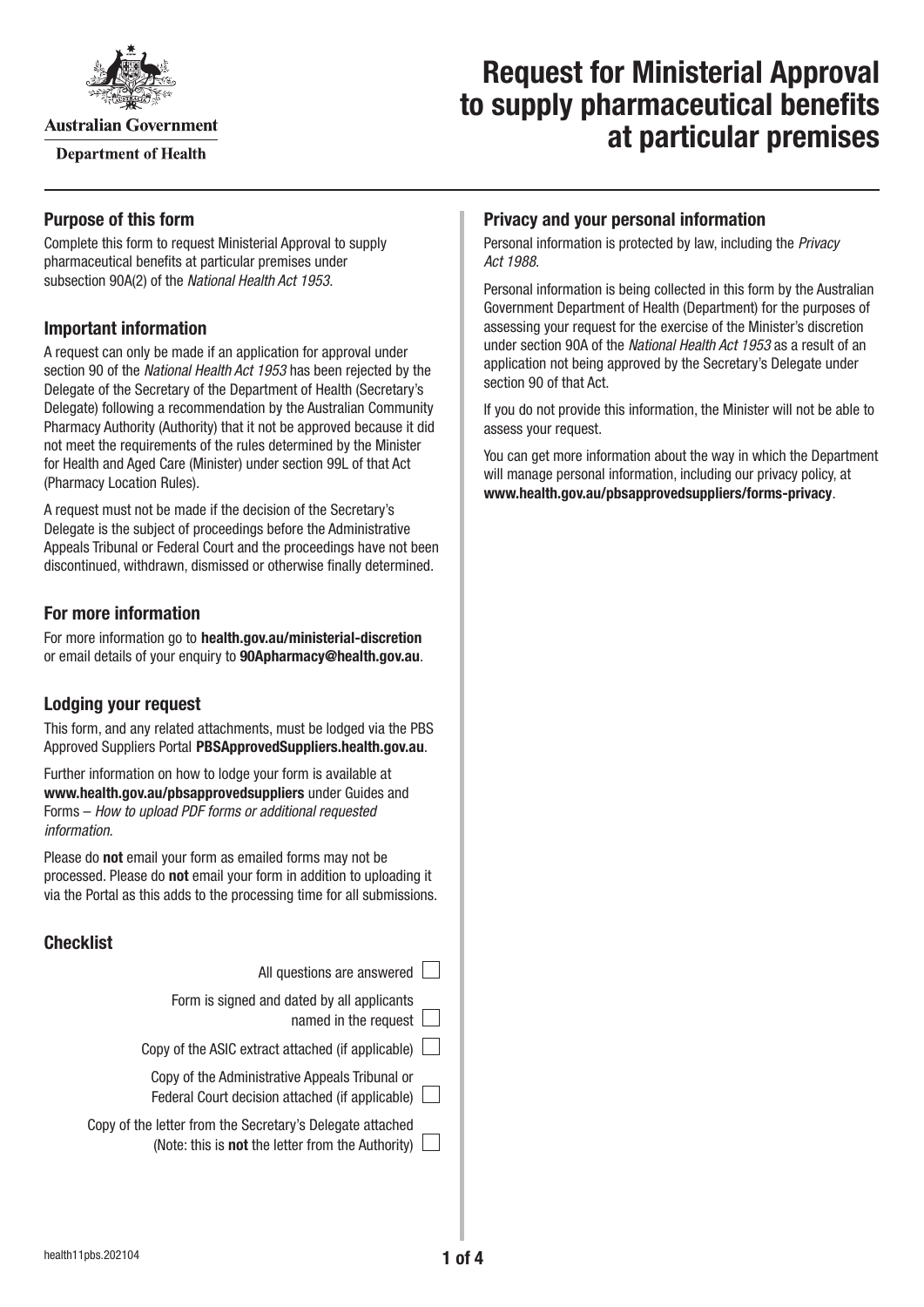# **Applicant(s) details**

|                                                                                                              | company, friendly society or other body of persons (corporate or                 |
|--------------------------------------------------------------------------------------------------------------|----------------------------------------------------------------------------------|
| An applicant must be a person registered as a pharmacist by                                                  | unincorporate)?                                                                  |
| the Pharmacy Board of Australia, a friendly society or other                                                 | Go to 4<br>No                                                                    |
| body of persons (whether corporate or unincorporate), able to                                                | $\blacktriangleright$ Give details below<br>Yes                                  |
| carry on business as a pharmacist under the law of the                                                       | <b>Tick ALL that apply</b>                                                       |
| relevant state or territory. Registration number is the number<br>issued by the Pharmacy Board of Australia. | Company                                                                          |
|                                                                                                              | Friendly society                                                                 |
| <b>Applicant 1</b>                                                                                           | Other<br>Provide details                                                         |
| <b>Ms</b><br>Mr<br>Dr <sub>1</sub><br>Other                                                                  |                                                                                  |
| Family/company name                                                                                          |                                                                                  |
|                                                                                                              | 3<br>Authorised person(s) details                                                |
|                                                                                                              | <b>Authorised person 1</b>                                                       |
| First given name                                                                                             | Which applicant (listed at question 1) is being represented?                     |
|                                                                                                              | Applicant number                                                                 |
| Registration number (individual applicant only)                                                              |                                                                                  |
| $P$ $H$ $A$                                                                                                  | Full name of person authorised to act on behalf of the above<br>(e.g. Director). |
| <b>Applicant 2</b>                                                                                           | Dr<br>Mr<br>Ms<br><b>Other</b>                                                   |
| Mr<br><b>Ms</b><br>Dr<br><b>Other</b>                                                                        | Family name                                                                      |
| Family/company name                                                                                          |                                                                                  |
|                                                                                                              |                                                                                  |
| First given name                                                                                             | First given name                                                                 |
|                                                                                                              |                                                                                  |
|                                                                                                              | Registration number                                                              |
| Registration number (individual applicant only)                                                              | $P$ $H$ $A$                                                                      |
| $P$ $H$ $A$                                                                                                  | I have attached evidence (e.g. Australian Securities and                         |
| <b>Applicant 3</b>                                                                                           | Investments Commission (ASIC) report) confirming my                              |
|                                                                                                              | authority to act on behalf of the above.                                         |
| Mr<br>Ms<br>Other<br>Family/company name                                                                     | <b>Authorised person 2</b>                                                       |
|                                                                                                              | Which applicant (listed at question 1) is being represented?                     |
|                                                                                                              |                                                                                  |
| First given name                                                                                             | Applicant number                                                                 |
|                                                                                                              | Full name of person authorised to act on behalf of the above                     |
| Registration number (individual applicant only)                                                              | (e.g. Director).                                                                 |
| $P$ $H$ $A$                                                                                                  | Ms<br>Mr<br>Dr<br>Other                                                          |
|                                                                                                              | Family name                                                                      |
| <b>Applicant 4</b>                                                                                           |                                                                                  |
| Mr<br>Ms<br>Other<br>Dr                                                                                      | First given name                                                                 |
| Family/company name                                                                                          |                                                                                  |
|                                                                                                              |                                                                                  |
| First given name                                                                                             | Registration number                                                              |
|                                                                                                              | $P$ $H$ $A$                                                                      |
|                                                                                                              | I have attached evidence (e.g. Australian Securities and                         |
| Registration number (individual applicant only)                                                              | Investments Commission (ASIC) report) confirming my                              |
| $P$ $H$ $A$                                                                                                  | authority to act on behalf of the above.                                         |
| If there are more than 4 applicants, attach a separate                                                       | If there are more than 2 companies, friendly societies                           |
| sheet with details.                                                                                          | etc, attach a separate sheet with details.                                       |
|                                                                                                              |                                                                                  |
|                                                                                                              |                                                                                  |

I

**2** Is one or more of the applicant(s) named at question 1 a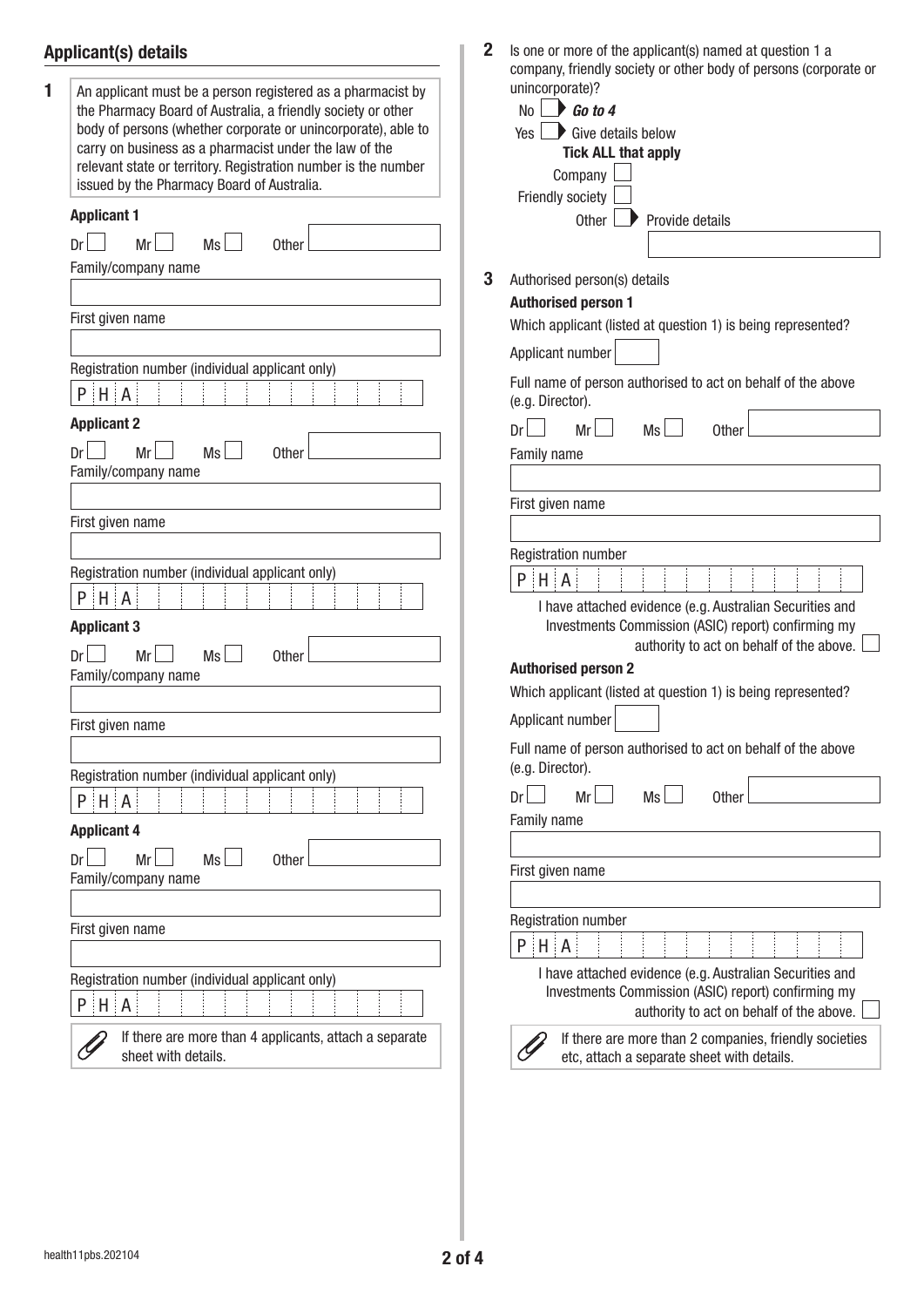# **Contact nominee for this request**

|        | Contact nominee's details                                                                                             |
|--------|-----------------------------------------------------------------------------------------------------------------------|
|        |                                                                                                                       |
|        | Dr <sub>1</sub><br>Mr<br>$Ms$  <br>0ther<br>Family name                                                               |
|        |                                                                                                                       |
|        | First given name                                                                                                      |
|        |                                                                                                                       |
| 5      | Company name                                                                                                          |
|        |                                                                                                                       |
| 6      | Postal address                                                                                                        |
|        |                                                                                                                       |
|        |                                                                                                                       |
|        | Postcode                                                                                                              |
| 7      | Daytime phone number                                                                                                  |
|        |                                                                                                                       |
|        |                                                                                                                       |
|        | Mobile phone number                                                                                                   |
|        | Email                                                                                                                 |
|        |                                                                                                                       |
|        | <b>Rejected application details</b>                                                                                   |
|        |                                                                                                                       |
|        | Details of the application rejected by the Secretary's Delegate,<br>under section 90 of the National Health Act 1953. |
|        | Application number                                                                                                    |
|        | А                                                                                                                     |
| 8<br>9 | Date you received the letter from the Secretary's Delegate                                                            |
|        | notifying you of the decision to reject your application                                                              |
|        | I                                                                                                                     |
|        | Attach a copy of the letter you received from the<br>Secretary's Delegate notifying you of the decision to            |
|        | reject your application.                                                                                              |
|        | (It is important that you attach the correct letter. For<br>guidance, refer to the Ministerial Discretion Guidelines  |
|        | available at www.health.gov.au/pbsapprovedsuppliers<br>under Guides and Forms - Ministerial Discretion.)              |

Postcode

**11** Is/Was the decision of the Secretary's Delegate the subject of a proceeding before the Administrative Appeals Tribunal or a Federal Court?



**12** The rejected application sought to:

| establish a new pharmacy approval $\Box$ <b>Go to 21</b>      |  |
|---------------------------------------------------------------|--|
| relocate an existing pharmacy approval $\Box$ <b>Go to 13</b> |  |

#### **Existing approved premises**

Questions 13 to 20 are to be completed if this request relates to the relocation of an existing pharmacy approval.

**13** Current PBS approval number

14 Pharmacy business (trading) name

**15** Address of current pharmacy premises

| Postcode |
|----------|
|          |
|          |
|          |
|          |
|          |
|          |

## **Current owner(s)**

**16** All current approved pharmacists or persons acting on behalf of a company, friendly society, or the like must be named.

## **Current owner 1**

Family/company name

First given name

#### **Current owner 2**

Family/company name

First given name

#### **Current owner 3**

Family/company name

First given name